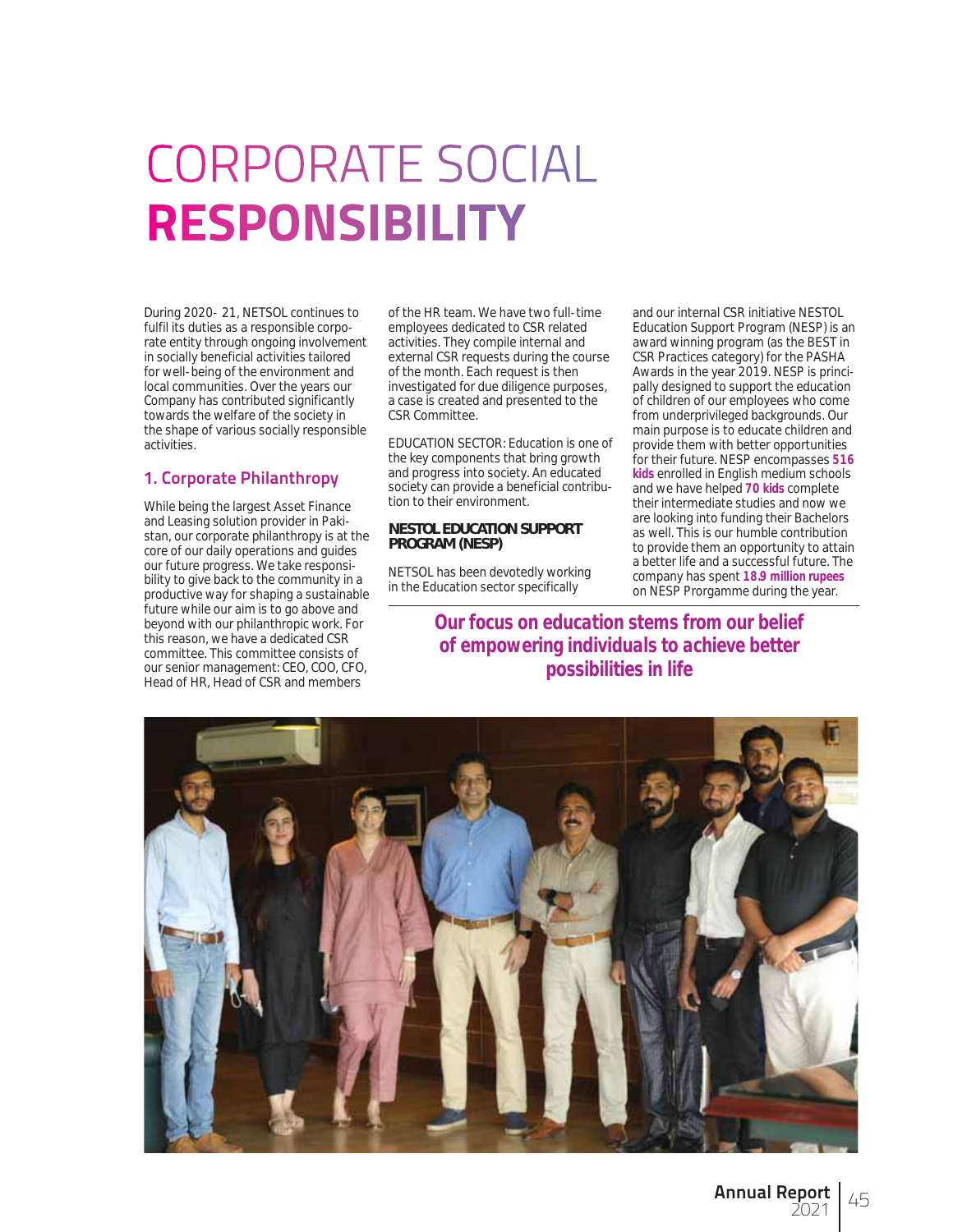

*At NETSOL, we believe it is essential to empower people to build better futures for themselves and their families.*

Besides the kids of our employees, we also have our own Admin Support staff enrolled in the program. Currently *6 individuals* are continuing their Computer Science degree for 4 years and have already been placed in our technical departments for their learning and growth. Security Guard, Admin Coordinators, Assistant Supervisor and Technicians have now been given the title of Associate Engineers.

How this program is supporting individuals in Pakistan is shown in the brilliant example of NETSOL's three security guard's daughters, who completed their Bachelor

in Computer Science from Lahore Garrison University through this program. All three young girls are currently working in our technical departments among all the other employees after going through the hiring process. Our aim through this program is to change the lives of the people not only connected with NETSOL, but of the people in Pakistan.

#### **HIGHER EDUCATION PROGRAM**

We have another program that solely focuses on the higher education of not only our employees but for other students as well who are facing financial

*Last year we gave out a total of 6.5 million rupees for noble causes. Around 2 million rupees were donations and 4.5 million rupees worth of loans.*

constraints to continue their higher education. This initiative was started in the year 2015 and currently *33 individuals* are being educated under this program. In the last year alone, 2020-2021, the company has disbursed an amount of *Rs. 2.0 Million* approximately on the HEC Program. This helps individuals who have limited access to funds or opportunities, grow a career after their education and in some case we also employ them.

## **NOBLE CAUSE FUND**

The Noble Cause Fund (NCF) is a company initiative to support our employees in need. All NETSOL employees are encouraged to contribute as much or as little as they can to this fund. Employee donations are matched equally by the company to double the amount. Money from this fund is used for various noble causes such as health care, marriage, house construction, funeral arrangements and other forms of distress relief. Last year we gave out a total of 6.5 million rupees for such causes. Around 2 million rupees were donations and 4.5 million rupees' worth of loans.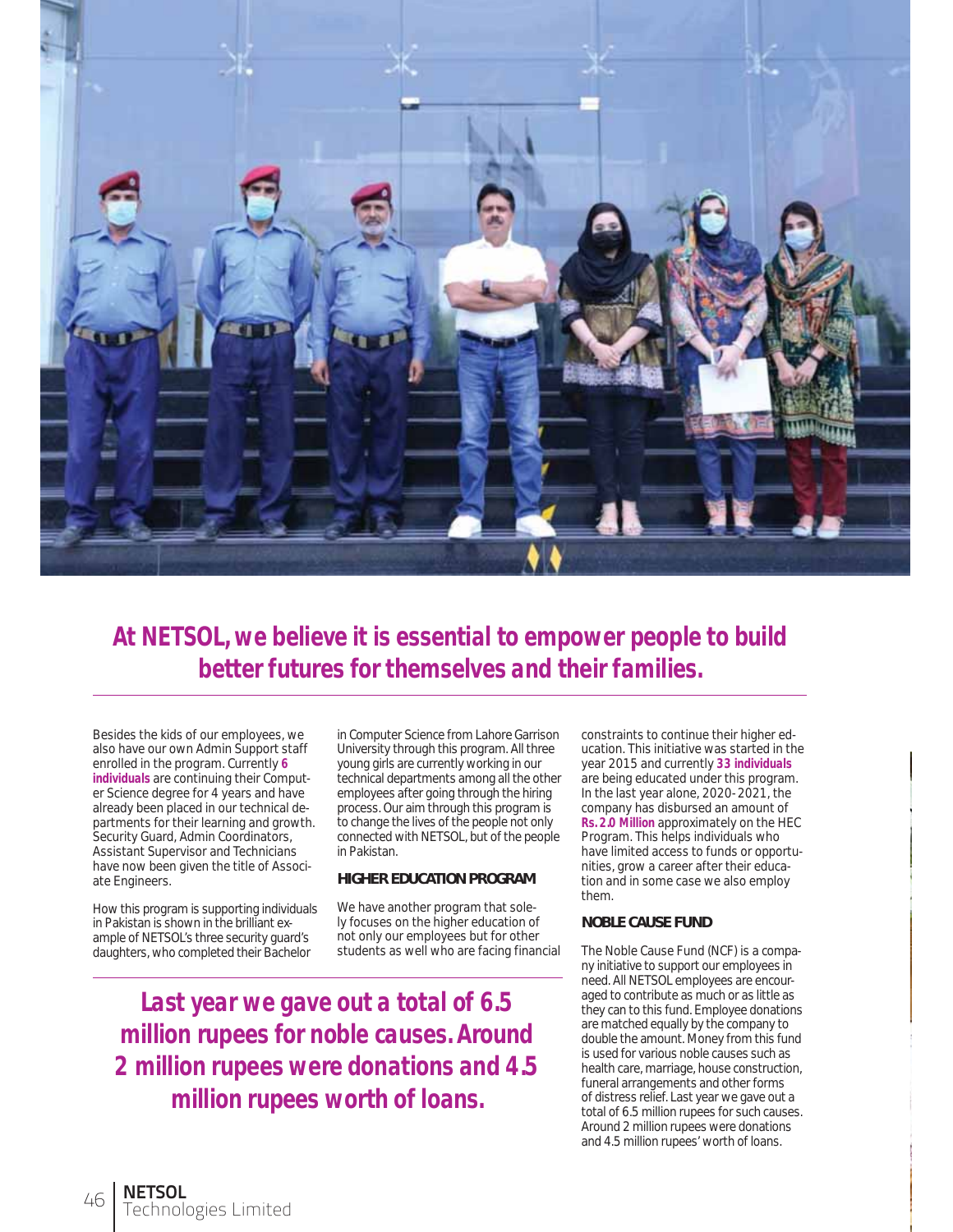

**2. Welfare Spending for Underprivileged Classes and Rural Development Programs**

#### **MOU SIGNED WITH MILLION SMILES FOUNDATION**

This year, we signed and MOU with Million Smiles Foundation, where NetSol will be funding the education of *161 children* of the Million Smiles

Foundation School in Kashmir for an initial period of 5 years. This was a huge achievement for us in expanding our education cause across Pakistan. NetSol will also be providing the children with internship opportunities and be in close contact with their progress.

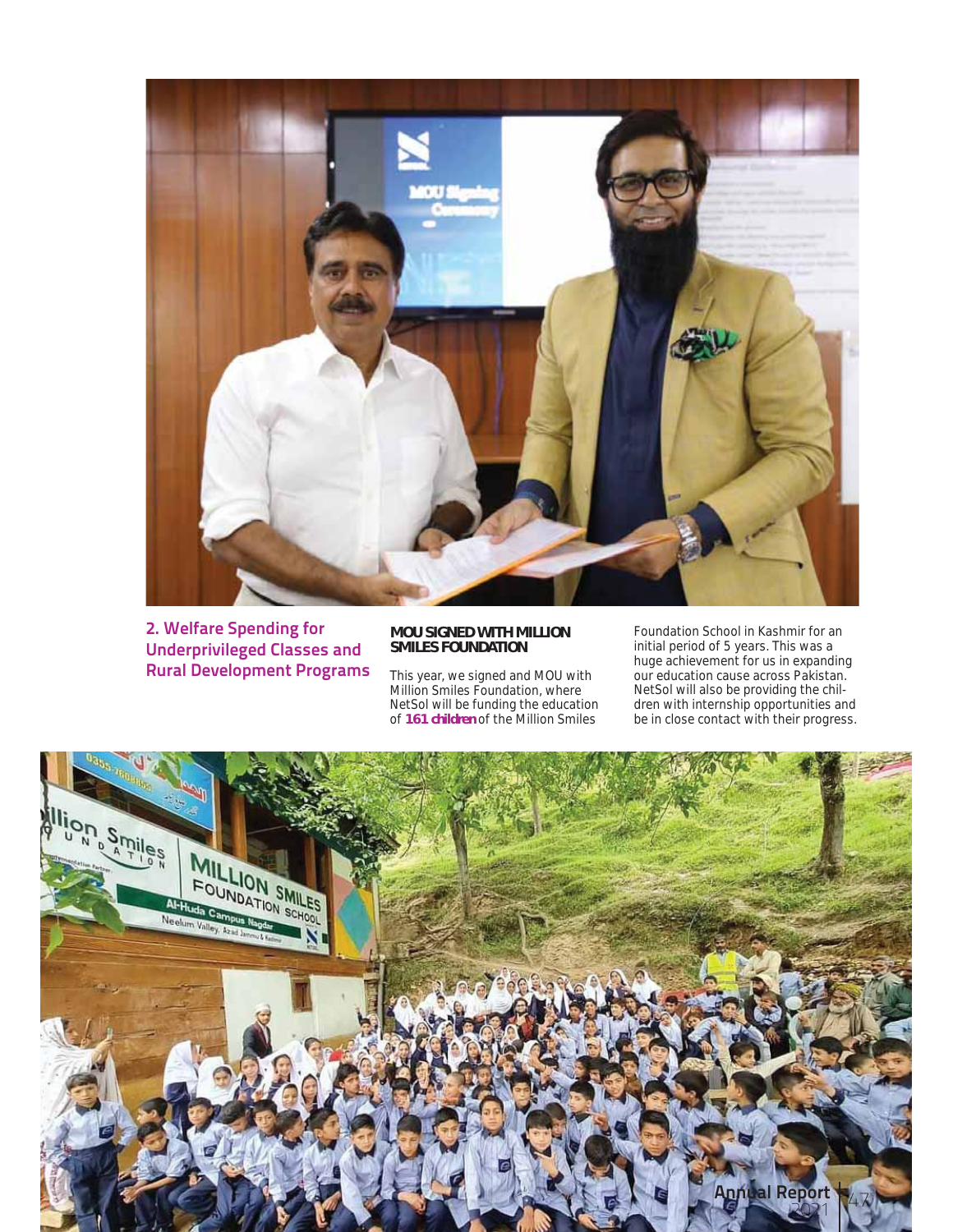

#### **FAROOQ CHARITY TRUST SCHOOL**

Amongst other charitable projects, NET-SOL also contributed and supported the growth of Farooq Charity Trust School in Khanqah, Bahawalpur which commenced in 2011. It is a rural area and the school itself required immense attention for its infrastructure and development. NETSOL supported complete annual expense of the school where *247 students* are currently enrolled and pursuing their education. Our humble contribution towards this is *1.6 million rupees*.

#### **Development in Literacy (DIL)**

DIL School System based in Khuda Ki Basti, Sheikhupura, Punjab. DIL has been providing low-cost, high-quality education to thousands of deserving children across Pakistan. NETSOL shares DIL's vision that no child in Pakistan, no matter how poor, should be denied access to quality education. Apart from being a donor, NETSOL runs the backend support for the app. We have a team of two fully dedicated employees for this task and part time support from several of our developers. The company's contribution towards this noble cause is *6.4 million rupees*.

## **3. Employment of differentlyabled persons**

Equal opportunity is of great importance to the company especially when it comes to skillset. At NetSol, we believe in hiring resources irrespective of being differently abled and accommodate them by considering their knowledge and skills. Currently, 16 such employees are working at NetSol in diverse roles. These include both males and females. In addition to this, the company has a quota fixed for people living in the rural and less privileged areas who do not get many opportunities as compared to people in urban areas. Our workforce currently includes employees with special needs of visual imparity, mobility assistance, hearing impairment and individuals on the neuro-diverse and behavioral spectrum. We also have interviewed and have brought in the transgender community on

*Being responsible corporate citizens, we truly believe that one of the best ways to transform the society is to educate the children and youth.*

board with us where their skillset can be matched and groomed further.

## **4. Occupational Safety and Health**

We take it as our responsibility to provide a safe and healthy workplace to our employees and other stakeholders. The Company realizes its responsibility towards keeping the environment disease, infection and allergen free. Fumigation and Disinfection activities are regularly carried out as per the highest standards.

The COVID-19 pandemic brought a new set of challenges to all layers of our employees. NETSOL was amongst the first companies in Pakistan to adapt to WFH starting March 15, 2020. In addition to providing 24/7 technical support, our

extremely hard working Network Support team provided infrastructure and required equipment to our employees at their homes so that the work goes on seamlessly. We monitored medical leaves and kept track or employees' health. For further precautionary measures, N95 masks were distributed, in-house doctor was made available for consultation, facility for home COVID-19 tests was given and financial assistance was provided above set medical limits whenever required. As per our policy, close family members of employees also had access to these facilities provided by NETSOL.

### **VACCINATION DRIVE**

In June 2021, we conducted a company-wide vaccination drive of the first and second dose at our head office in Lahore,